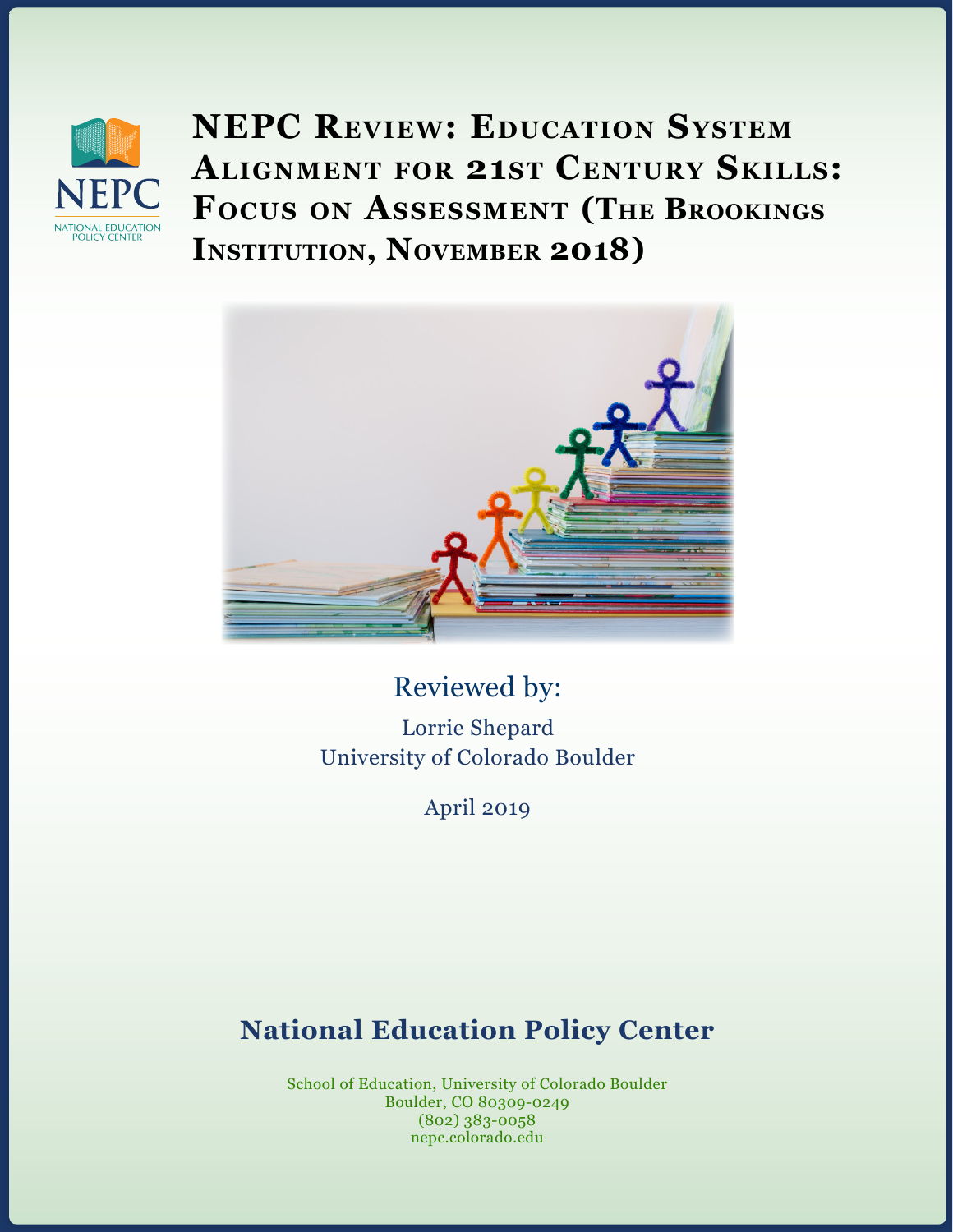# **Acknowledgements**

#### **NEPC Staff**

Kevin Welner Project Director

William Mathis Managing Director

Alex Molnar Publications Director

**Suggested Citation:** Shepard, L.A. (2019). *NEPC Review: "Education System Alignment for 21st Century Skills: Focus on Assessment."* Boulder, CO: National Education Policy Center. Retrieved [date] from <http://nepc.colorado.edu/thinktank/assessment>.

Funding: This review was made possible in part by funding from the [Great Lakes Center for Educational Research and Practice](http://www.greatlakescenter.org).





This work is licensed under a [Creative Commons Attribution-NonCommercial-](https://creativecommons.org/licenses/by-nc-nd/4.0/)[NoDerivatives 4.0 International License](https://creativecommons.org/licenses/by-nc-nd/4.0/).

This publication is provided free of cost to NEPC's readers, who may make non-commercial use of it as long as NEPC and its author(s) are credited as the source. For inquiries about commercial use, please contact NEPC at [nepc@colorado.edu](mailto:nepc%40colorado.edu?subject=).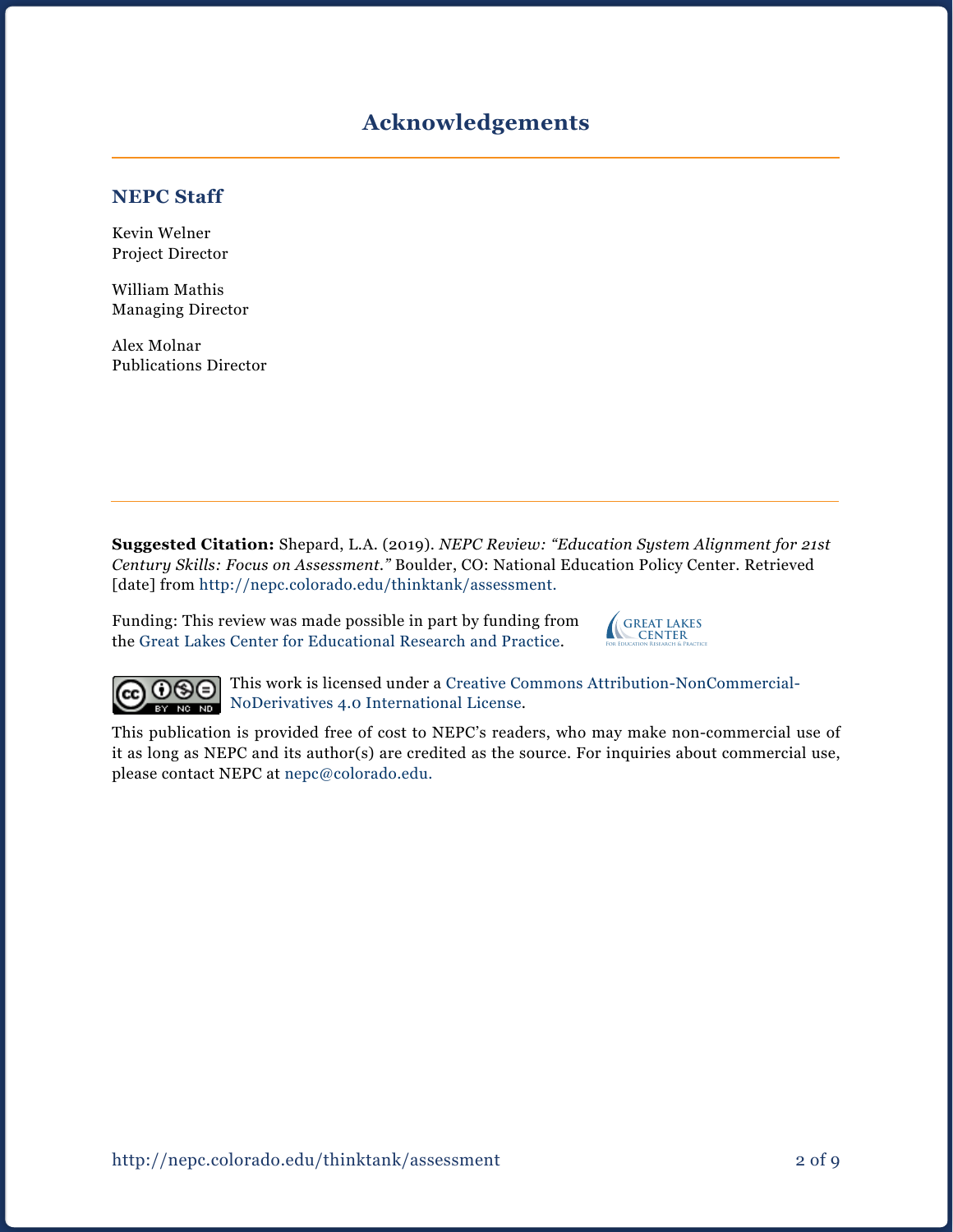

# NEPC Review: Education System Alignment for 21st Century Skills: Focus on Assessment (The Brookings Institution, November 2018)

Reviewed by:

Lorrie Shepard University of Colorado Boulder

April 2019

# **Executive Summary**

A recent report from the Brookings Institution makes the case for the importance of  $21<sup>st</sup>$ century skills as goals for education systems and provides international examples. It focuses specifically on the development of new assessment methods as a primary means to help countries integrate  $21^{st}$  century skills – such as critical thinking, problem solving, collaboration, and communication – into curricular reforms. The report is a review of research and a policy analysis rather than an empirical study. Its main contributions are (a) the identification of *three challenges* to implementing a 21<sup>st</sup> century skills agenda, and (b) the organization of key ideas and research to possibly address those challenges.

A major limitation of the report is its presumption of a *domain-general* approach to teaching and assessment of 21st century skills. The report does not acknowledge the possibility of, nor does it consider supporting evidence for, adopting *discipline-specific* contexts for the development of 21<sup>st</sup> century capabilities. Yet extensive reviews of research from the cognitive and learning sciences explain the benefit of jointly developing deep understandings of content along with participatory and thinking competencies. Admittedly, such discipline-specific curricula and learning progressions create problems for large-scale comparative assessments that cross curricular jurisdictions. But policymakers need help addressing this dilemma explicitly: discipline-specific approaches are better for teaching and deep learning but problematic when attempting to develop large-scale international assessments, and possibly even national assessments. Policymakers should find the new report useful as an overview highlighting the importance of 21<sup>st</sup> century skills internationally, although the report's omission of discipline-specific considerations makes it less helpful as a guide for local curricular and pedagogical reforms.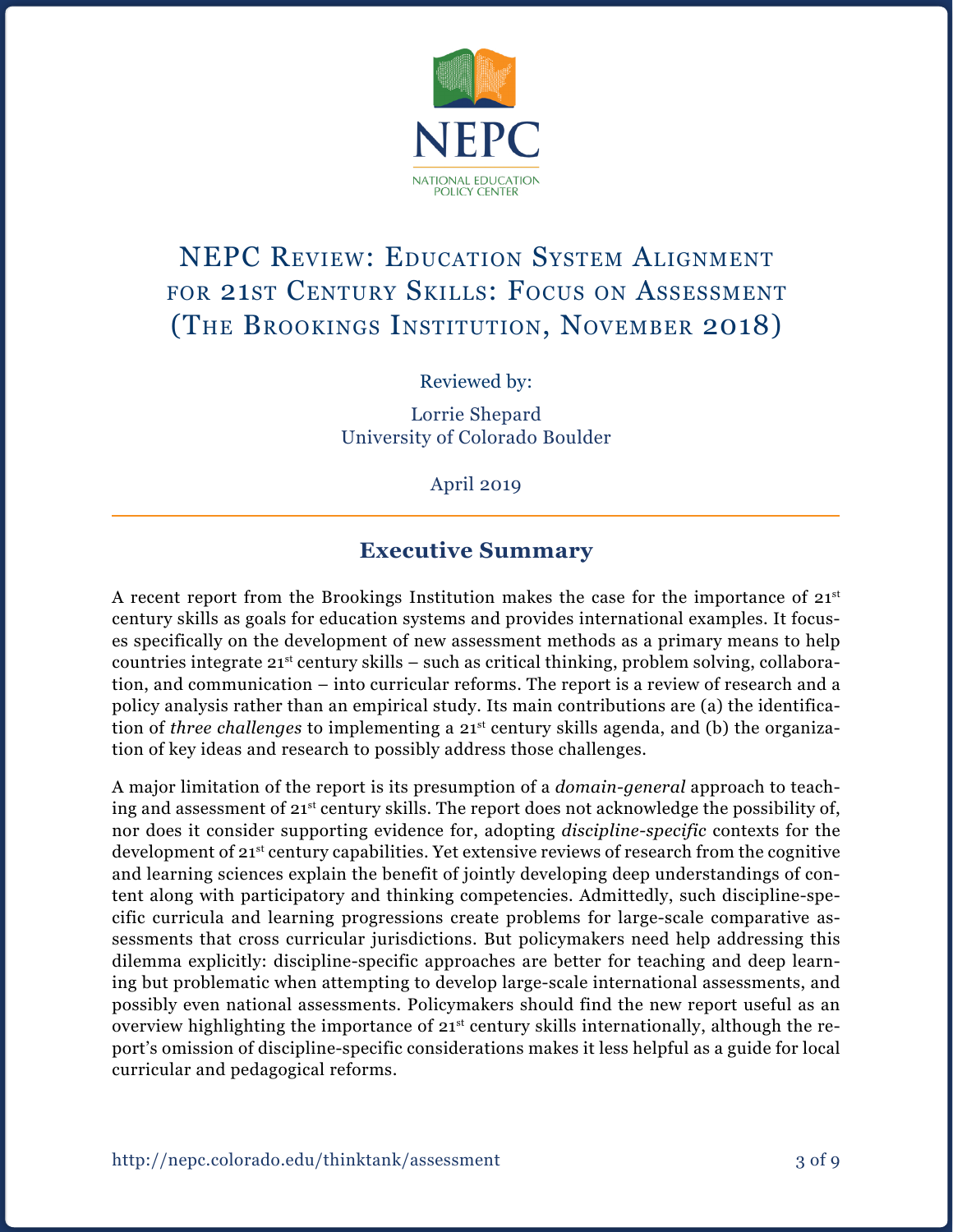

# NEPC Review: Education System Alignment for 21st Century Skills: Focus on Assessment (The Brookings Institution, November 2018)

Reviewed by:

Lorrie Shepard University of Colorado Boulder

April 2019

# **I. Introduction**

*Education system alignment for 21st century skills: Focus on assessment*<sup>1</sup> is a new report from the Brookings Institution's Optimizing Assessment for All project. The project's aim is to develop new assessment methods as a primary means to help countries reform curriculum and integrate  $21<sup>st</sup>$  century skills into their teaching and learning. The authors' main arguments – as to why a "knowledge accumulation view" of education from the past century is no longer sufficient in an increasing technological and global society – are also endorsed by world organizations such as the United Nations, the Organization for Economic Co-operation and Development, and the World Economic Forum.

As background, the authors present findings from an analysis of education mission statements and curricular documents from 152 countries. They contrast the widespread adoption of goals such as critical thinking, problem solving, collaboration, and communication in vision and mission statements (84 percent of countries) with the smaller percentage of countries (49 percent) that have identified specific 21st century skills within their curricula or have built in learning trajectories for development of these skills over the years of schooling.

The report focuses on the development of assessments of  $21<sup>st</sup>$  century skills but with the firm understanding that to accomplish desired reforms, assessments must be well aligned with curriculum and pedagogy. The report identifies three challenges to implementation of a  $21<sup>st</sup>$ century skills agenda having to do with (1) the problem of construct definition, (2) the need for progressions describing how  $21<sup>st</sup>$  century skills are developed over time, and (3) the difficulties in designing authentic assessments of complex skills. Relevant research literatures are brought to bear addressing these challenges along with a description of reform efforts in three countries – the Philippines, Australia, and Kenya.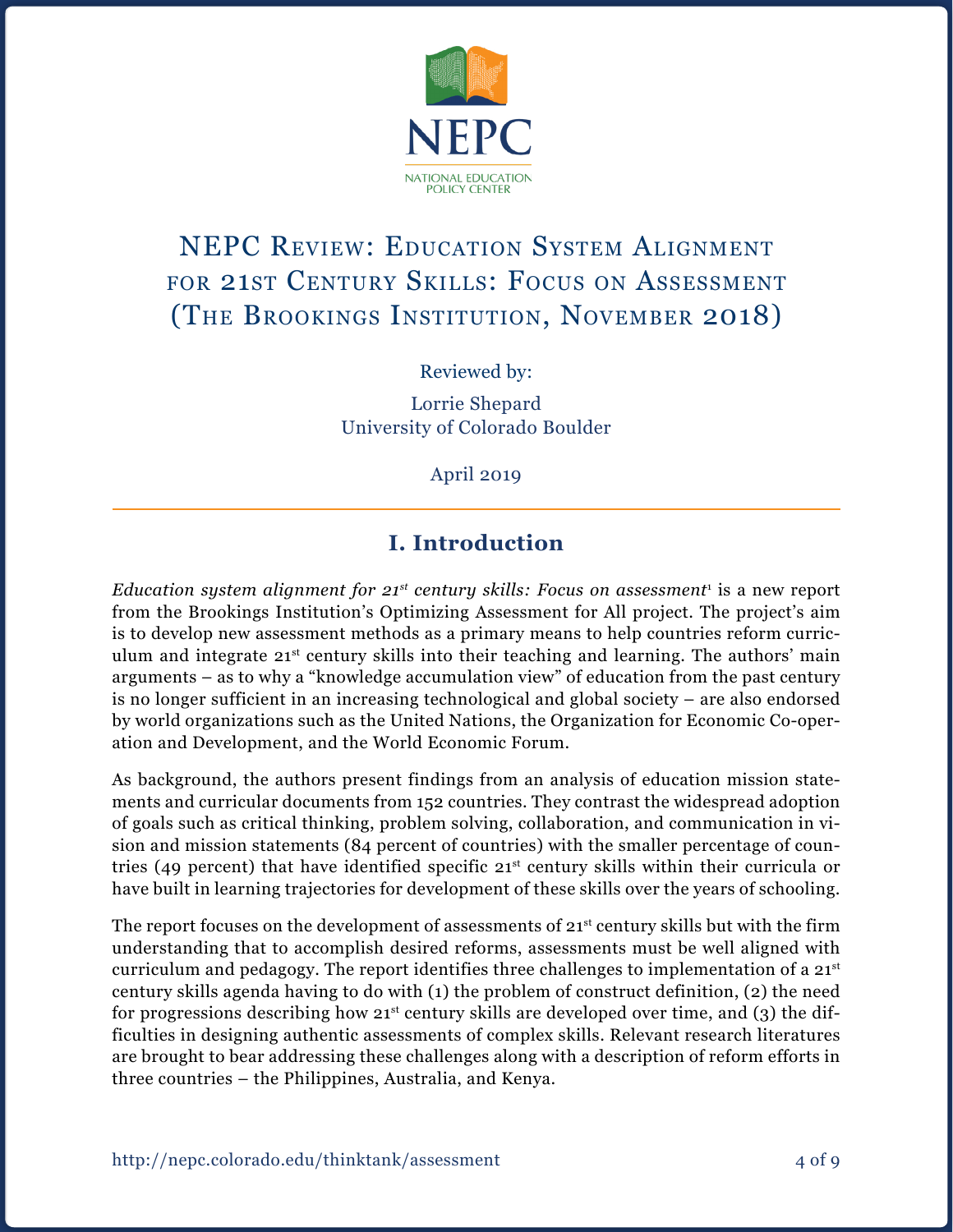## **II. Findings and Conclusions of the Report**

This report is a review of research and policy analysis rather than an empirical study. It addresses widely heralded new goals for education, which are still in rudimentary stages of development. The main contributions of the report are the identification of *three challenges* to implementing a 21st century skills agenda and organization of key ideas and research to possibly address those challenges.

#### **Challenge 1: Understanding the nature of 21st century skills**

Goals – such as critical thinking, innovative thinking, reasoned decision-making, communication skills, respect for the environment, and many more cited from a UNESCO study<sup>2</sup> – are widely embraced but poorly defined. Important constructs cannot be measured well if they lack a clear definition and are poorly understood. In fact, to inform the assessment developer and curriculum designer, understanding of a learning domain must go beyond mere verbal definition to include well-documented evidence of how such skills and abilities can be supported and developed. The report includes brief research-based summaries of definitions for collaboration, critical thinking, and problem solving.

#### **Challenge 2: Developing learning progressions of 21st century skills**

In order to teach for and assess "progress" from basic to more sophisticated demonstrations of particular 21st century skills, it is necessary to document intermediate behavioral manifestations as well as culminating performances. The report provides a summary of the measurement research literature on *learning progressions*, noting that such progressions are being developed in "traditional learning domains, such as mathematics and science."3 The authors lament, however, that there are no generic examples that describe how  $21<sup>st</sup>$  century skills are to be developed.

#### **Challenge 3: Designing appropriate and authentic assessment of 21st century skills**

Without an adequate definition of constructs and logically and empirically developed learning progressions, it is essentially impossible to develop satisfactory measures of  $21<sup>st</sup>$  century skills. As a possible remedy the authors propose that assessment developers focus on the concept of *authenticity* whereby real-life tasks are created that elicit as nearly as possible the same behaviors that are sought in professional practice or in the world outside of school. In measurement terms these are the ultimate criterion performances to which assessment tasks are intended to generalize and predict. The authenticity of a few well-crafted exemplars is examined using a framework proposed by Gulikers, Bastianens, and Kirschner.4

The report concludes with an analysis of  $21<sup>st</sup>$  century skills implementation in the Philippines, Australia, and Kenya. Consistent with the idea that authentic assessments must be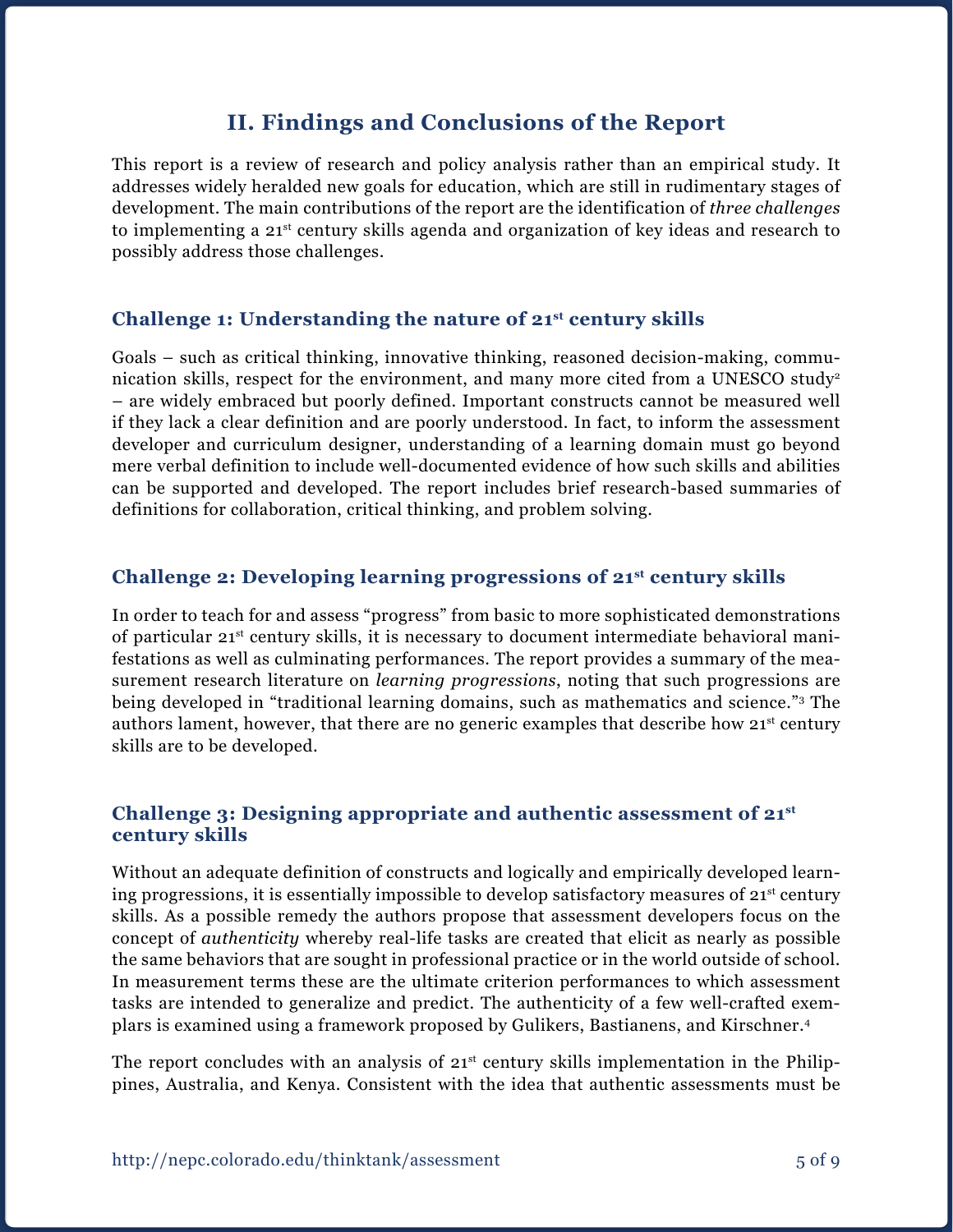aligned with other aspects of the educational system, reforms in curriculum, pedagogy, and teacher professional development are also examined.

#### **III. The Report's Rationale for Its Findings and Conclusions**

The report uses the logic of policy analysis. An important problem is identified  $-$  i.e., the need to support nations in their efforts to incorporate the teaching of 21<sup>st</sup> skills as part of their educational systems. Then, *focusing on authentic assessments of 21st century skills* is taken up as a significant policy option. Other policy options such as curriculum development or teacher professional development are not examined. Rather, relevant research and existing implementation efforts are organized into a logical argument examining known obstacles and promising resources, if policy leaders elect to pursue assessment-led curricular reform.

## **IV. The Report's Use of Research Literature**

The report provides key references in support of each of its major points. International reports are cited documenting the importance of 21st century skills and the inadequacies of traditional modes of schooling for developing such skills. Existing research is summarized with appropriate citations for three of the most-studied skills: collaboration, critical thinking, and problem solving. The first author especially is a well-regarded assessment expert who has worked with Asia Pacific ministries embarked on assessment and teaching reforms. In this report, useful references are provided for two salient measurement topics: authentic assessment and learning progressions.

A major limitation of the report is its presumption of a *domain-general* approach to teaching and assessment of 21st century skills. The report does not acknowledge the possibility nor does it consider supporting evidence for adopting *discipline-specific* contexts for the development of 21<sup>st</sup> century capabilities.

The debate about whether thinking skills can best be taught using domain-general or discipline-specific approaches is not new. Early in the cognitive revolution, researchers came to realize that content-free efforts to teach reasoning and problem-solving skills improved performance only on the kinds of tasks employed in the particular experiment and did not improve performance in other cognitive domains.5 The basic idea is that critical thinking has to be about something. Although it is possible to make up imaginary, IQ-test-like puzzles, developing expertise with such puzzles does not help with thinking in either academic or real-world contexts. Two recent reports of the U.S. National Academies of Sciences, Engineering, and Medicine provide extensive research syntheses pertaining to deep learning and 21st century skills.<sup>6</sup> Each discipline, such as mathematics, science, history, and literacy, has its own ways of thinking and speaking, methods of inquiry, ways of presenting evidence, and so forth. Becoming expert in a discipline requires that knowledge structures (which are more than facts) and ways of thinking develop concurrently – each enabling the other. Thus orga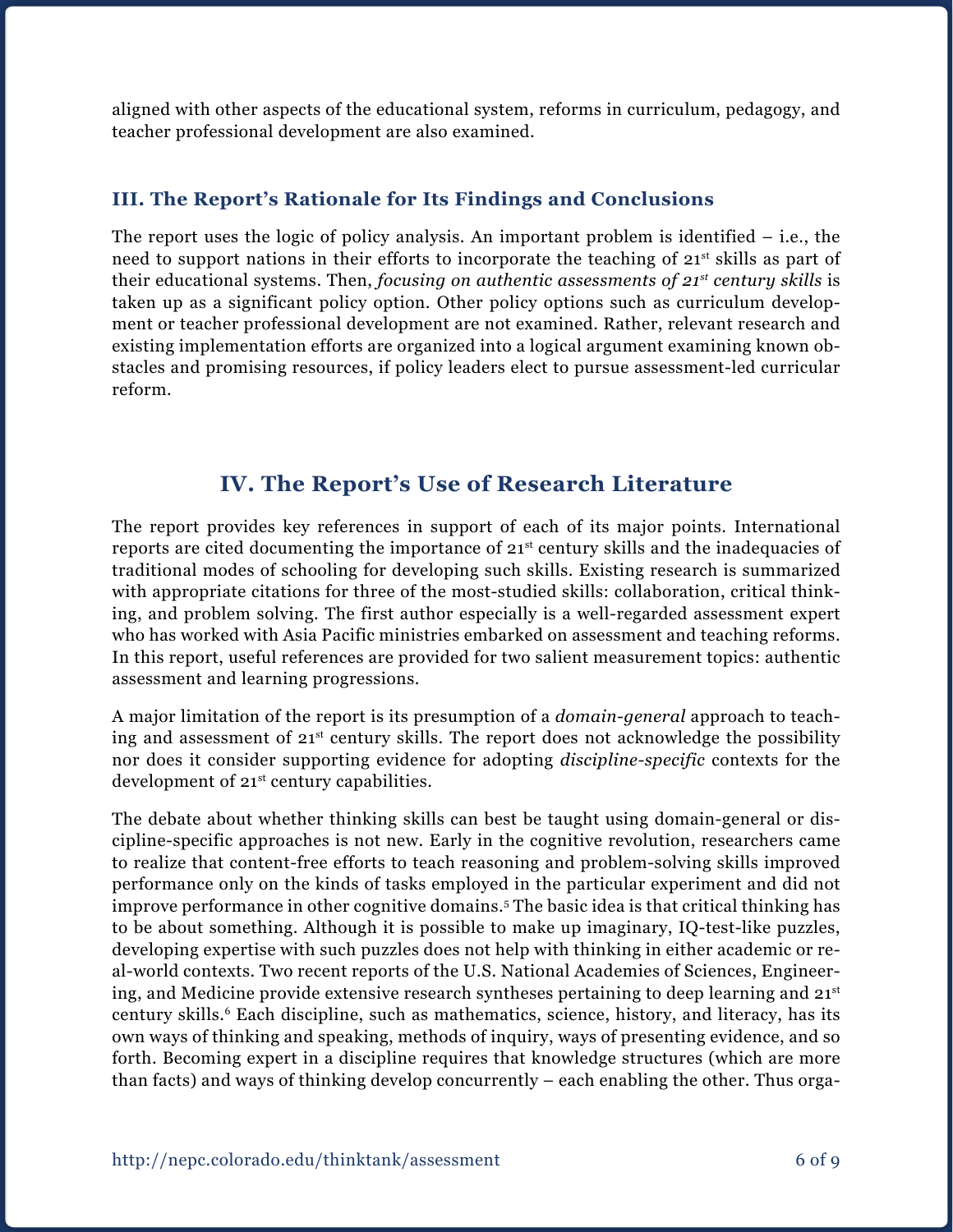nizing for curricular reform within disciplinary structures makes it possible to pursue two significant goals at once: deepening understanding of content and at the same time allowing for extensive practice and development of 21<sup>st</sup> century competencies.

While the authors did not explain why they prefer a domain-general approach, I can think of two possibilities. They might fear that staying within traditional subject matter domains would make it more difficult to achieve the necessary transformation of curricular goals and instructional methods. They might also be aware of the difficulties of transfer of  $21<sup>st</sup>$  century skills across disciplines. While neither of these problems has an easy solution, they are the very problems that most need to be clarified and addressed, because they are actually more tractable than trying to teach general, content-free capabilities in a deep and sustained way.

Organizing curricular reforms within disciplinary domains also makes sense on practical grounds as well as having the research warrant cited above. In the United States in the 1990s, a response to mathematics education reforms in some schools was to teach "problem solving" on Fridays, leaving the rote and procedural conception of mathematics unchanged on the other four days. Because we know that teaching for critical thinking, communication, collaboration, and metacognitive competencies takes extensive time,7 it is inefficient to imagine carving up the school day and weeks to make separate times for all of the traditional subjects plus an array of  $21<sup>st</sup>$  century skills. In addition, more will be accomplished if the current teacher workforce is supported to teach in deeper ways rather than trying to recruit a new cadre of teachers who are expert in particular 21st century skills. Interestingly, in the three countries selected as examples –The Philippines, Australia, and Kenya – the authors note that all three followed a "common approach of embedding skills in subject matter or key learning areas,"8 but they do not comment further.

*Just because domain-general assessment frameworks are necessary for international comparisons does not mean they are best for supporting teaching and learning.*

If integration of disciplinary expertise and  $21<sup>st</sup>$  century skills is taken seriously, then new issues arise for the development of assessments. Learning progressions continue to be an attractive tool for conceptualizing and assessing the *joint* development of knowledge structures, disciplinary inquiry practices, and 21st century competencies. However, these progressions will be specific to the particular inter-

sections selected by a country, state, or individual school. In the example given, if one school in the State of Victoria decides to embed critical and creative thinking in its history curriculum and another in its science curriculum, then it would not be fair to administer state-level assessments designed for either specific learning progression to the opposite school.

The authors make the case for the use of learning progressions for both horizontal alignment, among curriculum, instruction, and assessment, and vertical alignment between classroomand policy-level assessments. However, vertical alignment will not work across levels, if different jurisdictions within a country or state are making different curricular decisions.<sup>9</sup> Indeed, the need for large-scale, cross-jurisdiction, comparative assessments to remain as curriculum-neutral as possible explains why international assessments such as PISA must be much more generic in their attempts to represent important constructs. However, just because domain-general assessment frameworks are necessary for international comparisons does not mean they are best for supporting teaching and learning.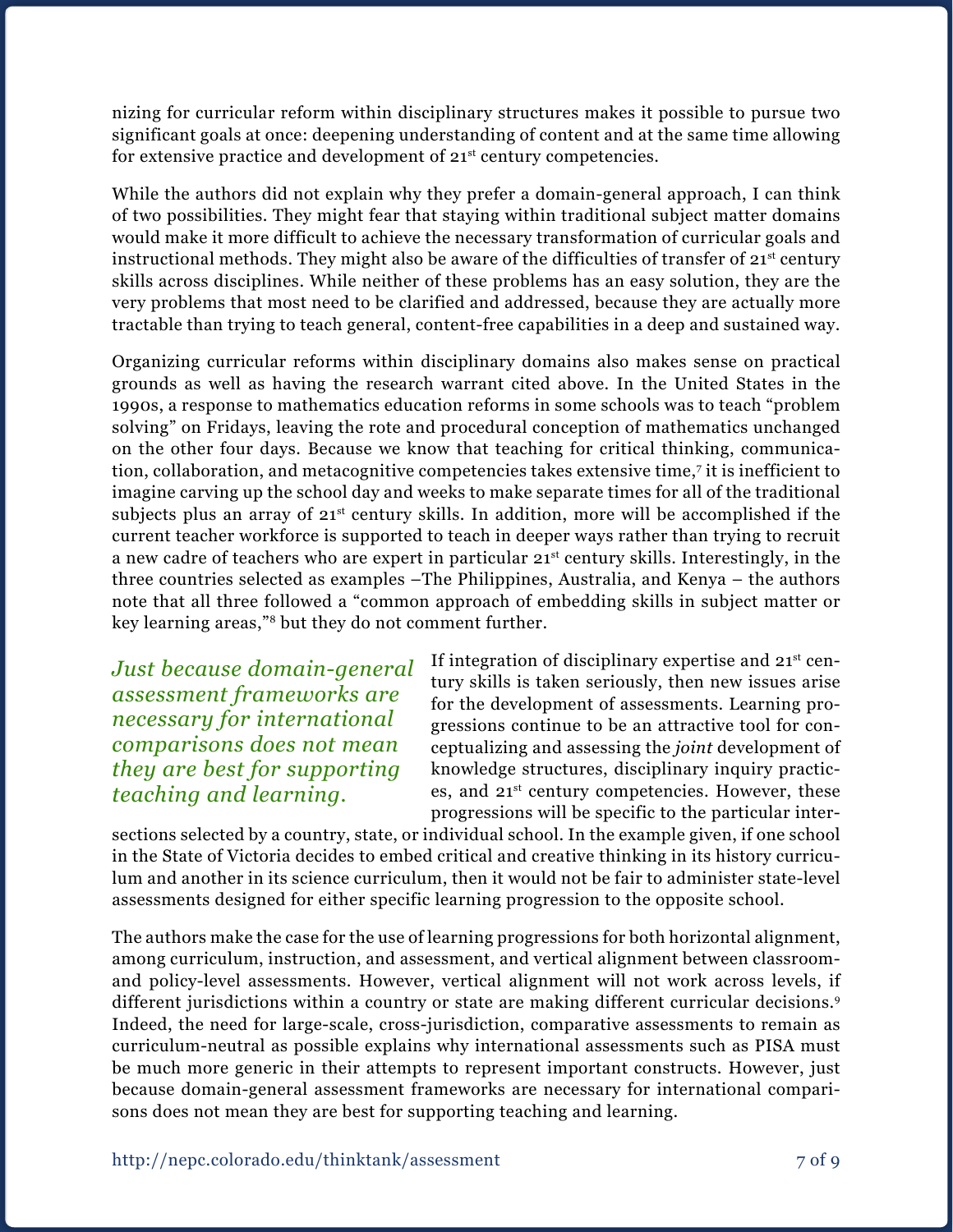### **V. Review of the Report's Methods**

The report's methods involve reviews of relevant research literatures and summaries from other policy reports. In addition, policy documents from ministry of education websites are accessed to create three national case studies. The reviews and summaries are carried out at an appropriate level of detail to inform policymakers and members of the general public. As noted above, the report is very well done up to a point but suffers from one blind spot: It leaves out cognitive and learning sciences research that speaks to the benefits of developing 21st century skills within the contexts of disciplinary learning.

## **VI. Review of the Validity of the Findings and Conclusions**

The report's summary regarding the importance of  $21<sup>st</sup>$  century skills to ministries of education around the globe is well founded. Brief research summaries for three skill areas – collaboration, critical thinking, and problem solving – do a good job of illustrating definitional understandings to date as well as the challenges of what remains to be done before such competencies can be meaningfully integrated into curriculum, pedagogy, and assessment. Summaries of measurement research on learning progressions and authentic assessments help to concretize the complex development work that will be required to develop crossage-group learning progressions and authentic assessments for even one  $21^{st}$  century skill domain. The report findings are valid and complete so long as the reader understands that the summaries and framing are written from a domain-general perspective. For example, the research literature on how critical thinking, problem solving, evaluating evidence-based arguments, systems thinking, and complex communication are developed in mathematics<sup>10</sup> is not considered.

### **VII. Usefulness of the Report for Guidance of Policy and Practice**

The report is very useful if the reader understands that it tells one side of the story. It provides a well-framed overview for policy leaders who wish to implement a domain-general approach to teaching and assessment of  $21^{st}$  century skills. It does not, however, explain that there is a choice between domain-general and discipline-specific approaches to curricular reform. Nor does it help policymakers consider the dilemma that discipline-specific approaches are better for teaching and deep learning but problematic when attempting to develop large-scale comparative assessments that will cross curricular jurisdictions.11